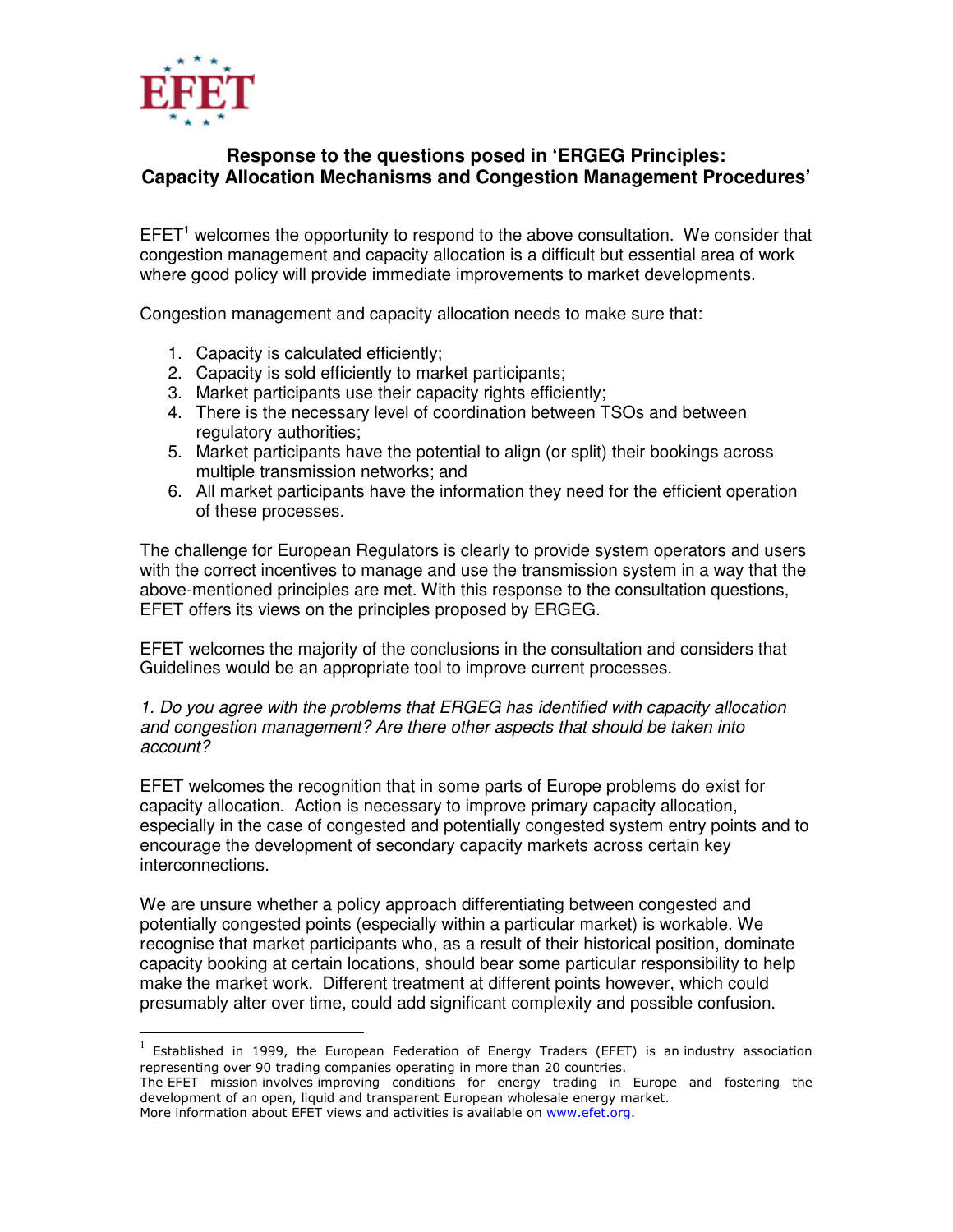

An alternative if there are specific serious concerns relating to a dominant capacity position at a certain location is for the contract and behaviours involved at that one location to be investigated and remedied using competition law procedures.

2. The scope of ERGEG's principles and of the derived proposals covers bringing capacity to the market where there is currently contractual congestion. Do you agree with this approach?

EFET expects that the solution proposed by ERGEG would bring some capacity to the market where there is currently contractual congestion, but the overall goal must be to improve the traded market throughout Europe. It is not clear that the ERGEG proposal would be the best solution where contractual congestion occurs.

It is EFET's position that contractual congestion issues are more specific to particular markets because they are the result of previous (often pre-liberalization) allocation approaches, and therefore should have more focused policies. On the other hand, capacity allocation issues are better suited to broader application as they represent the ongoing provision of capacity where harmonization of thinking at a regional or European level would bring the greatest benefits.

EFET also has concerns that policy on contractual congestion could be too target driven (i.e. provide day ahead firm capacity) without due consideration of the broader implications for all existing shippers.

As a more enduring long-term solution, **EFET would advocate stronger incentives and/or obligations being placed on TSOs to efficiently manage capacity on their networks,** including updating the calculation of available capacity. This will encourage them to develop new capacity products that reflect the characteristics of their networks and respond to the needs of all network users (both actual and potential holders of capacity). This would be more effective and efficient than a solution imposed by regulators.

For example, even where there is contractual congestion it is unlikely that all capacity will be nominated and as such there will always be unused capacity – which represents a deadweight loss. TSOs should be able to anticipate and react to this outcome by initially selling more than 100% of the capacity that is actually available. In the unlikely event that more than 100% capacity is nominated TSOs can opt to 'buy-back' capacity from market participants. In this way, all capacity is utilized and those market participants that have been constrained will be paid a market price in compensation.

EFET recognizes that TSOs are likely to be exposed to higher risks in operating the networks in this way and as such they should be rewarded (if they are successful) with a commensurately higher rate of return. The level of risk TSOs are potentially exposed to needs careful consideration as a balance needs to be struck between ensuring capacity is managed efficiently and the costs TSOs incur in operating their networks.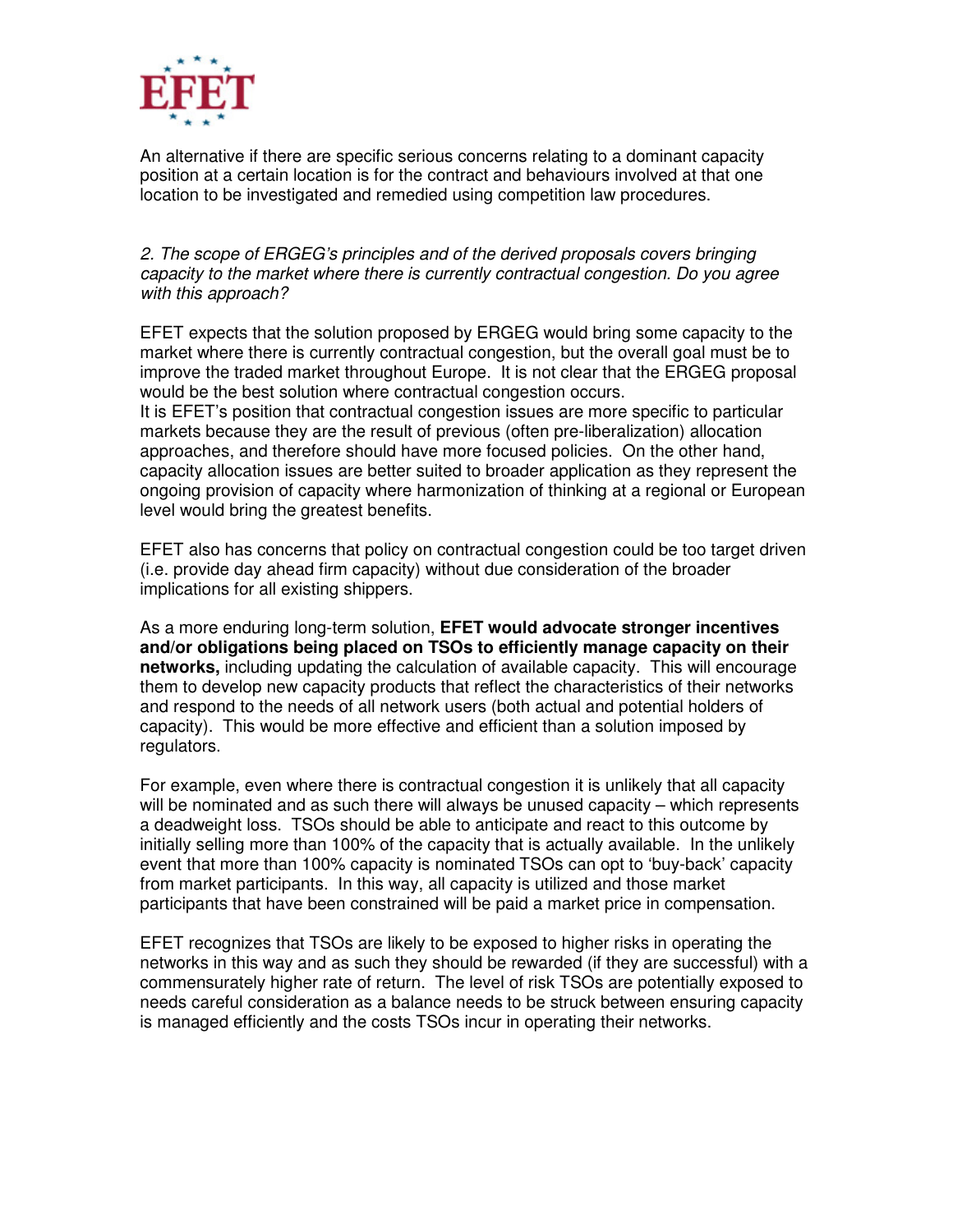

EFET urges regulators to review the incentive framework provided to each TSO to manage capacity and to see what measures need to be put in place to encourage them to take more efficient and effective decisions. EFET is ready to contribute to this work.

Discussions within our membership have resulted in a variety of views including some supportive of targeted restrictions at particular points. In the main, however, our members identified a number of risks that could emerge with restrictions to renomination rights. These risks include:

- Creating artificial barriers between markets that prevent the economic flow of gas;
- Higher performance risks for shippers under existing contracts which are often structured around existing nomination regimes.
- Lower secondary market value of capacity as it is sold with embedded restrictions, compared with the new day ahead firm capacity that can be renominated without restriction.
- A higher reliance on flexibility services within a country to manage shipper positions where sellers know that the competitive threat of cross border flexibility is reduced.
- A threat to market integration in order to solve issues by cross border restrictions rather than action within a particular market.
- The economics of some cross border investment, such as in storage, could be undermined by restrictive ingress or egress.
- It could introduce strategic behavior for capacity management.

3. In principle, European regulators consider FCFS allocation potentially discriminatory. Do you share this view? What do you think about the proposed mechanisms (OSP with subsequent pro-rata allocation or auctioning)?

EFET agrees that FCFS is not an appropriate approach in the liberalizing gas markets and that it is potentially discriminatory, particularly where it applies to congested points. We welcome this position from ERGEG.

EFET also has concerns about the underlying approach of FCFS being used for congestion management. For example, the principle of CMP described as Last Committed First Interrupted (LCFI) in the ERGEG paper is potentially discriminatory for the same reasons as FCFS is for capacity allocation whenever congestions are to be managed.

**The primary allocation of existing capacity needs to be re-thought so that there is a market-based allocation method wherever congestion needs to be managed.** Furthermore the investment decision for additional capacity should be based on a preagreed economic test that has been agreed between the regulators, TSOs and market participants<sup>2</sup>. OSP, auctioning and open seasons can all be appropriate mechanisms for capacity allocation when they are properly structured.

 $\overline{a}$ 

<sup>&</sup>lt;sup>2</sup> Available on the EFET website at http://www.efet.org/default.asp?Menu=283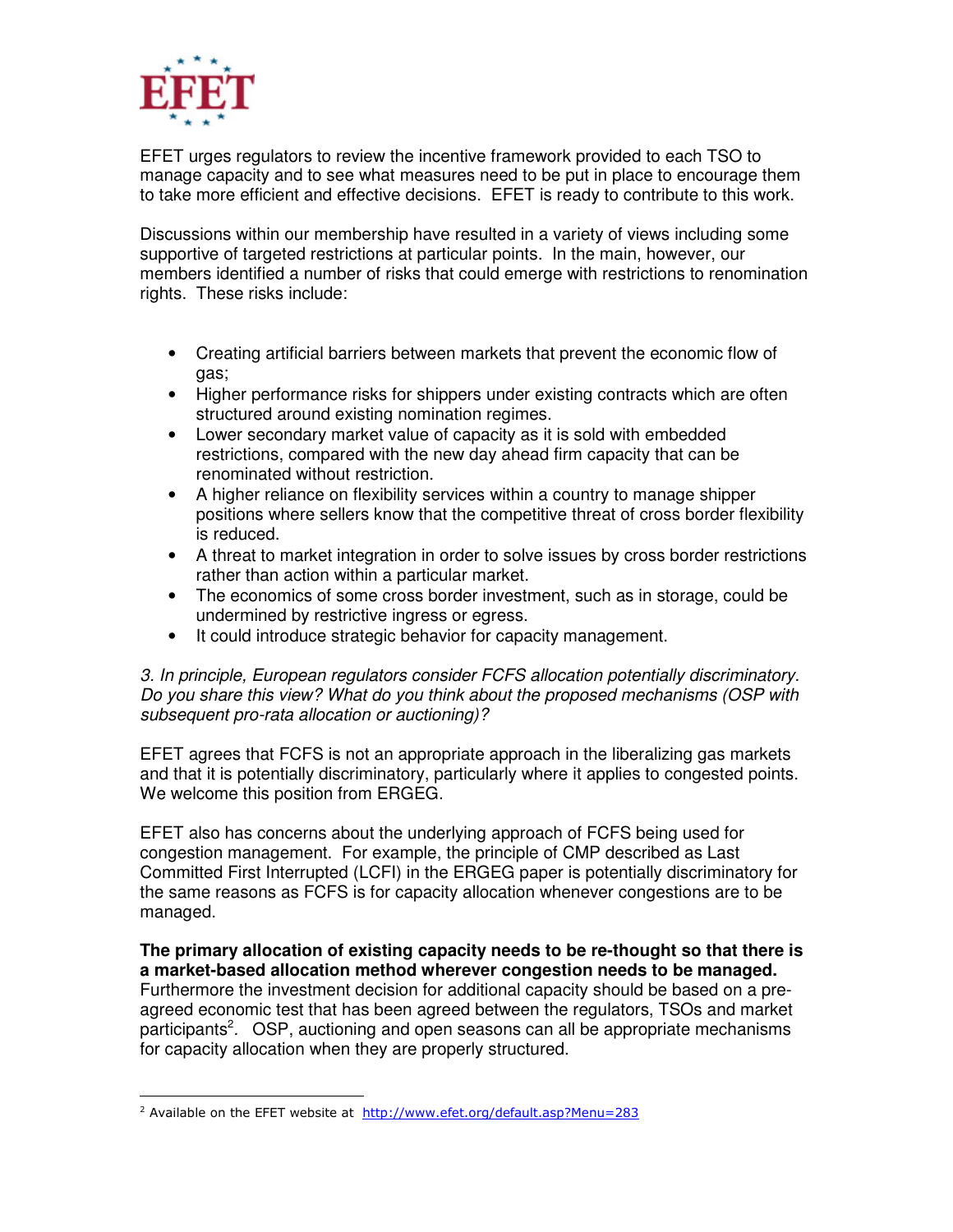

4. In your view, what is the future importance of the proposed capacity products (firm, interruptible, and bundled) and of the proposed contract duration (intra-day up to multiannual)?

Traders need a variety of capacity products to be available. The EFET papers on primary and secondary capacity set out our preferred approach.<sup>3</sup> EFET agrees with the longer-term goal of at least some allocation of capacity from one trading hub to another as a firm bundled product that could be 'unbundled' and traded by the capacity holder if they wish to do so. The first step must be to ensure that there is

more consistency in the capacity allocation and products offered by connected TSOs.

EFET considers that flexibility in terms of product choice and duration at the primary allocation stage (including being able to hold capacity on just one side of the border) not only provides a better opportunity to get a shipper's capacity portfolio right, but importantly reduces the reliance on second best measure to deal with contractual congestion.

# 5. What is the role of secondary capacity trading?

Secondary capacity trading is a tool for optimizing shippers' trading portfolios. Shippers have no desire to miss market opportunities, carry imbalance positions or not deliver on contracts, nor do they wish to pay for capacity they have no intention to use.

A properly functioning secondary market discovers the value of congestion. For points with no congestion, the secondary market would compete with primary capacity prices (both firm and interruptible). For congested points the value represents the economic costs of alternative optimization solutions, so can offer a mechanism for efficient allocation.

The incentives on TSOs are also important for the delivery of an efficient secondary market solution. It could be argued that in some markets, TSOs have little incentive to encourage more efficient allocation of capacity, which would lead to higher utilization rates. Better incentives, such as a revenue driver based on throughput, could further encourage TSOs to develop platforms and better processes to facilitate secondary trading.

#### 6. How do you assess the proposed measures to enhance the availability of firm capacity and to improve short-term and long-term congestion management?

In gas, production and import flexibility is a key source of downstream market flexibility. Broad access to such flexibility is a crucial element in the creation of liquid energy markets as it allows responses to changing market conditions. Re-nomination rights are widely acknowledged as essential for an efficient gas market to be able to respond to volatile demand or market signals in general.

The proposal to limit re-nomination rights would restrict the ability of market participants to supply flexible products (including physical and virtual storage and production and import flexibility). Restriction of re-nomination rights would be especially problematic for

 $\overline{a}$ 

<sup>&</sup>lt;sup>3</sup>Available on the EFET website at http://www.efet.org/default.asp?Menu=283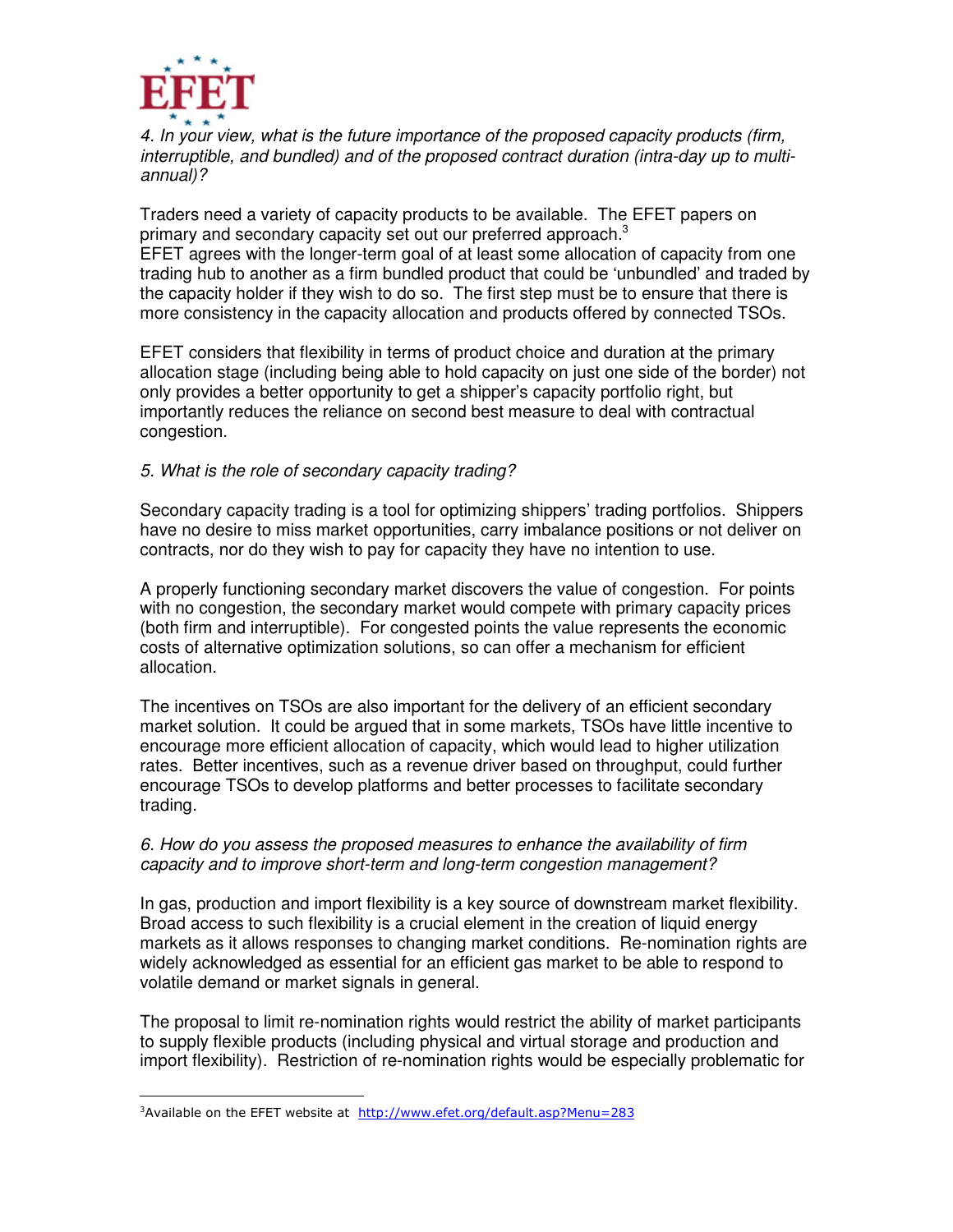

markets that continue to have hourly balancing requirements. Practical examples of the application of ERGEG's particular approach to curtail re-nomination rights should therefore be worked through and compared with alternative approaches such as the one mentioned above for increased TSO incentives.

7. What are your views on the proposals? Do they address the problems? Will they lead to more effective capacity allocation methods being developed?

The improvements to the allocation mechanisms are welcomed. Better allocation reduces the need for second best solutions for congestion management as shippers are better able to build efficient capacity portfolios through primary sales.

In our view ERGEG seems to focus more on enhancing the availability of short term firm capacity rather than long term provision. EFET believes that the integration of European markets requires the release of additional – short and long term – transmission capacity, EFET also believes that **there is huge potential to maximize available capacity through improved methods of capacity calculation,** in particular the implementation of dynamic modeling by TSOs.

When calculating technical system capacity TSOs currently use a scenario approach that ensures smooth operation of nominated flows even under hostile circumstances, e.g. sudden drop in temperature, unplanned outage of production field or storage. It is basically because of this approach that interruptible capacity still plays a major role in continental gas transport: it releases – probably – unused capacity to the market without putting TSOs at risk of having to compensate capacity holders in the unlikely – although possible – case of usage. But as this "probability" can be statistically calculated by TSOs there is a realistic possibility to allocate this risk fairly and maximizing the available technical (i.e. firm) capacity to the market.



Therefore, TSOs should move to a **maximum technical capacity** approach that takes into account a certain risk of not being able to deliver all the sold capacity. TSOs should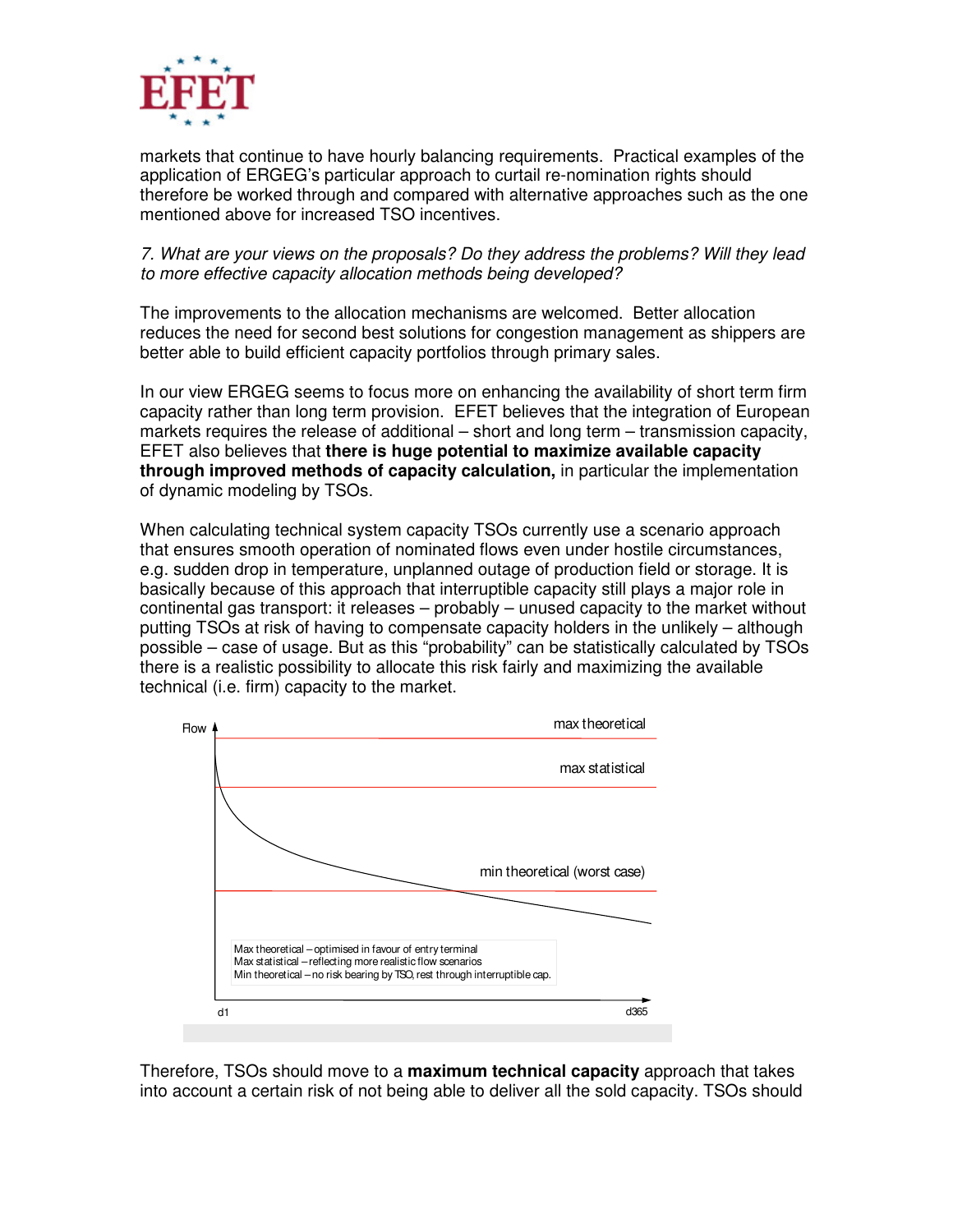

be entitled and obliged to buy back capacity at a market price in the –unlikely– event, that they cannot fulfill their obligations (capacity buy back mechanism). Certainly, this approach requires that revenue regulation of TSOs is adjusted accordingly in order to allow for symmetric risks and chances,

Regulators should ensure that TSOs have appropriate compensation and incentives to improve their modeling capabilities as an immediate priority.

## 8. Are the needs of shippers performing supply activities properly taken into account?

EFET is not sure what this question is asking. However, we do not believe that it is necessary to distinguish between different types of shippers when it comes to the efficient allocation and management of capacity. Regulators should avoid second guessing motivations and requirements of different market players as there is no clear or meaningful divide between Transmission System users.

#### 9. Are the proposed measures suitable to facilitate development of liquid gas markets?

Overall, the improvements suggested by ERGEG would help in some markets, but some proposals, in particular the unilateral restriction of re-nomination rights, are probably not the best approach for the reasons that we have already explained. A further point is that several markets are a crucial formative stage in the development of balancing markets, and the restriction on re-nomination could make the development of an intra-day gas market more difficult. We also think it is necessary to think about markets in a regional or European sense. While policies directed at particular markets may look potentially positive, consideration should also be given to the impacts on investment and activity in neighboring markets.

EFET would like to reiterate that without greater transparency none of the proposals will be effective. In this respect we strongly welcome that ERGEG's proposals seek to reinforce the provision of useful information on the availability and use of gas infrastructure.

#### 10. In your view, how important are compatible booking and operational procedures between adjacent systems?

Essential if there is to be a fully efficient market, but this is just one element of TSO coordination that should be addressed. Far more fundamental is the operation of the EU pipeline system (or at least consistent planning and operation of some parts of the regional systems) to optimize the availability of capacity that is offered to the market on a consistent basis.

#### 11. Do the proposed measures increase the efficient use of the system? What aspects would you support and like to see further developed?

There might be an increase in efficiency in parts of the system in some areas, and a decrease in liquidity in other parts. The ideas may warrant a trial in part of the market where a real problem has been identified and where the downstream market (in particular an intra-day market) has not been established. In any case, it would be useful